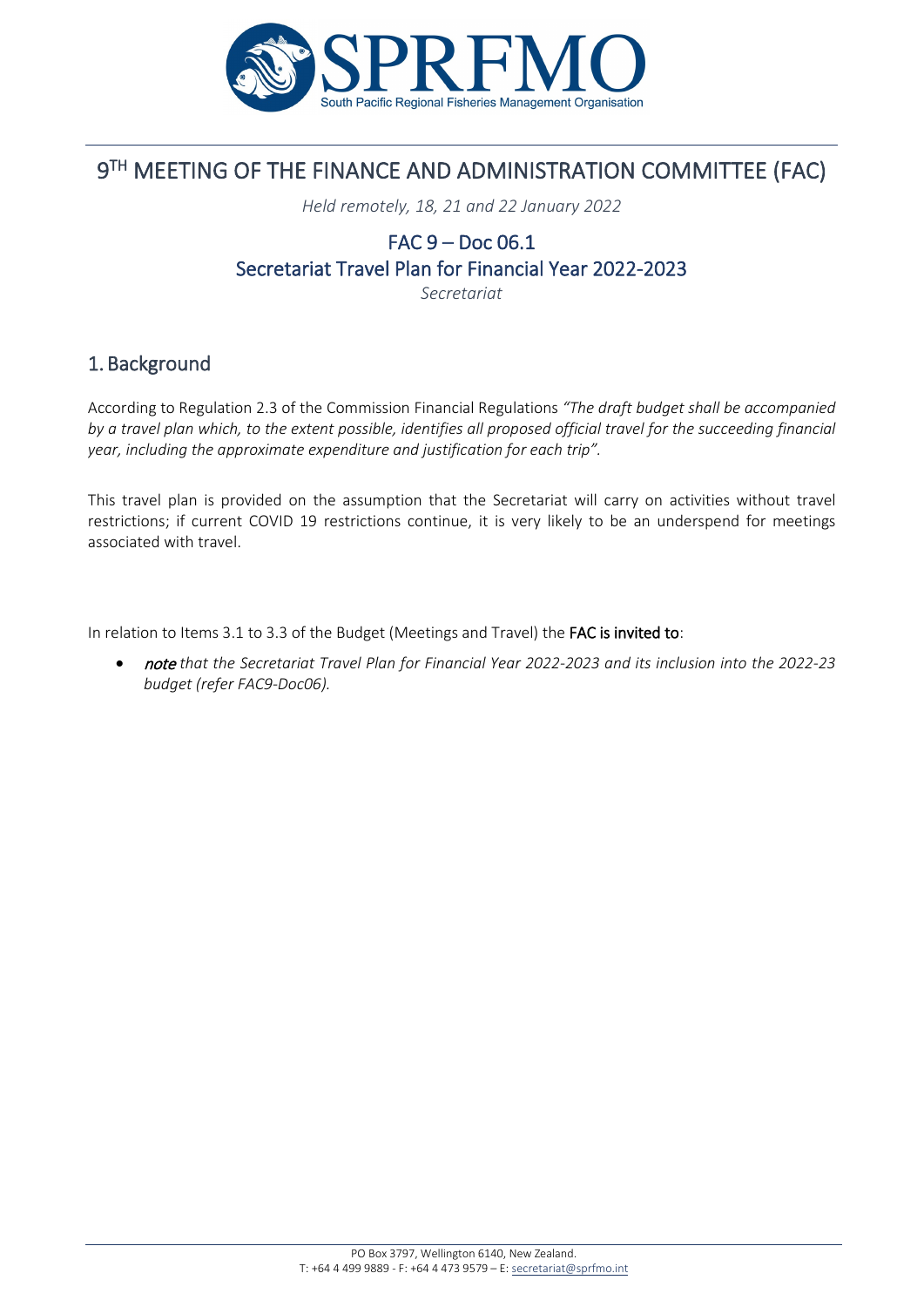

### 2. Secretariat Travel Plan for Financial Year 2022-23

| $1001C$ 1. THE PUT FIGHT FOLL FOLL 20 |                                                                                                                |                                                |                               |                                        |                      |                                     |                                  |                                                                                                                                                                                                                                                                        |  |  |  |
|---------------------------------------|----------------------------------------------------------------------------------------------------------------|------------------------------------------------|-------------------------------|----------------------------------------|----------------------|-------------------------------------|----------------------------------|------------------------------------------------------------------------------------------------------------------------------------------------------------------------------------------------------------------------------------------------------------------------|--|--|--|
| <b>Budget</b><br><b>Item</b>          | <b>OFFICIAL TRAVEL</b>                                                                                         | WHERE /<br><b>WHEN</b>                         | <b>STAFF</b>                  | <b>FLIGHT</b><br><b>COST</b><br>(NZ\$) | <b>DSA</b><br>(NZ\$) | N <sup>2</sup><br>OF<br><b>DAYS</b> | APPROX.<br><b>COST</b><br>(NZ\$) | <b>JUSTIFICATION</b>                                                                                                                                                                                                                                                   |  |  |  |
| 3.1                                   | 11 <sup>th</sup> SPRFMO Annual<br>Commission 2023                                                              | (tbc) Jan/Feb<br>2023                          | $DM + CO + FM$<br>$+ CM + ES$ | 60 000                                 | 300                  | 60                                  | 78 000                           | The Secretariat shall make all necessary arrangements for the<br>annual meeting (RoP 3) and shall assist the Commission and its<br>subsidiary bodies in fulfilling their respective tasks (RoP 6).                                                                     |  |  |  |
| 3.2                                   | 10 <sup>th</sup> SPRFMO Scientific<br>Committee Meeting 2022                                                   | Korea.<br>Sept/Oct 2022                        | $DM + ES$                     | 13 100                                 | 460                  | 20                                  | 22 300                           |                                                                                                                                                                                                                                                                        |  |  |  |
| 3.3                                   | PEW 3-day workshop on<br>best practices for RFMOs                                                              | Halifax,<br>Canada 27-29<br><b>July 2022</b>   | <b>CM</b>                     | 11650                                  | 400                  | 3                                   | 15 250                           | The GFETW is the only international meeting place designed                                                                                                                                                                                                             |  |  |  |
|                                       | Pan Pacific Fisheries<br>Compliance Network<br>meeting                                                         | Halifax, 30<br>July 22                         |                               |                                        | 400                  | $\mathbf{1}$                        |                                  | specifically for global MCS practitioners. The GFETW offers a forum<br>for sharing information about the challenges facing compliance<br>officers. Participants will also be exposed to new and emerging<br>compliance strategies and fisheries law enforcement "best  |  |  |  |
|                                       | 2022 International Global<br>Fisheries Enforcement<br>Training Workshop<br>$(GFETW)^1$                         | Halifax,<br>Canada 1-5<br>August 2022          |                               |                                        | 400                  | 5                                   |                                  | practices". The proposed travel plan includes attendance at 2 pre-<br>meeting workshops.                                                                                                                                                                               |  |  |  |
|                                       | Regional Fishery Body<br>Secretariats Network<br>(RSN) Meeting +<br>35 <sup>th</sup> COFI Session <sup>2</sup> | Rome, Italy<br>Sept 2022                       | ES                            | 10 000                                 | 450                  | 5                                   | 12 250                           | The RSN was established to facilitate information exchange among<br>RFB Secretariats. This biannual meeting presents an opportunity to<br>increase connectivity and facilitate discussion and information<br>sharing among RFBs to address common and emerging issues. |  |  |  |
|                                       | 10 <sup>th</sup> International<br><b>Fisheries and Monitoring</b><br>Conference $3$                            | Hobart,<br>Australia 6-10<br><b>March 2023</b> | $DM + CM$                     | 3 3 5 0                                | 385                  | 10                                  | 7 200                            | This conference is the only one of its kind specifically addressing<br>fisheries monitoring programs, fisheries observer programs,<br>emerging monitoring technologies, and other approaches to<br>fishery-dependent data collection and analyses.                     |  |  |  |
| 3.4                                   | Costs associated with<br>hosting a meeting                                                                     | Various                                        | $FM + ES$                     | $\overline{\phantom{a}}$               |                      |                                     | 6 0 0 0<br>141 000               | Including late night food, extra room hire, wifi connectivity                                                                                                                                                                                                          |  |  |  |
| <b>TOTAL</b>                          |                                                                                                                |                                                |                               |                                        |                      |                                     |                                  |                                                                                                                                                                                                                                                                        |  |  |  |

#### <span id="page-1-2"></span><span id="page-1-1"></span><span id="page-1-0"></span>*Table 1: Travel Plan for FY 2022-23*

NOTE: Data Manager (DM), Communication Officer (CO), Financial Manager (FM), Compliance Manager (CM), Executive Secretary (ES), (tbc) to be confirmed.

<sup>1</sup> <https://gfetw.org/2022-gfetw/>

<sup>&</sup>lt;sup>2</sup> [https://caopa.org/en](https://caopa.org/en/the-thirty-fifth-session-of-the-committee-on-fisheries-is-scheduled-to-be-held-in-rome-from-september-5-to-9-2022/13/02/2021/next-events/2926/)

<sup>3</sup> [https://www.ifomc2022.com](https://www.ifomc2022.com/)